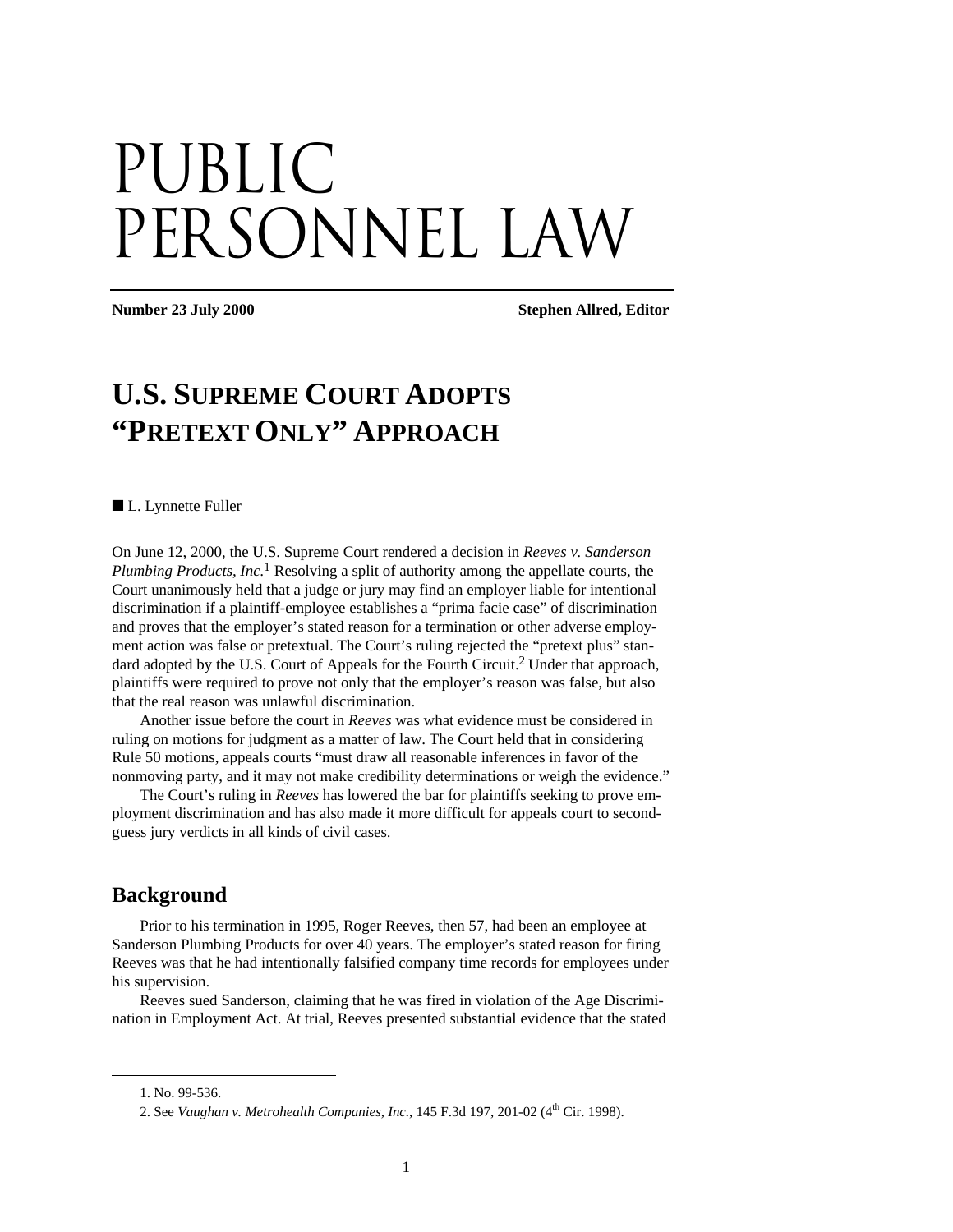reason for his discharge was false. He also presented testimony that the manager who recommended his termination had subjected him to verbal abuse on account of his age. The manager told Reeves he "was so old [he] must have come over on the Mayflower" and, on another occasion, that he "was too damn old to do [his] job." Reeves also established that after his termination, Sanderson had used three different replacements for him, all of whom were under 40.

The jury found Sanderson liable for willful age discrimination and awarded Reeves nearly \$100,000 in damages. However, the Fifth Circuit Court of Appeals reversed the decision and entered judgment for Sanderson as a matter of law, holding that Reeves had not introduced sufficient evidence to sustain the jury's finding of unlawful discrimination. The Fifth Circuit said that although Reeves may have presented sufficient evidence to show that the company's reason for firing him was pretextual, he had not established that age discrimination was its true motive. The court found that the age-related comments by Reeve's manager were not made in the context of his termination; that the persons making the decision to fire Reeves were themselves over age 50; and that several of the company's management positions were filled by persons over age 50.

Reeves appealed to the U.S. Supreme Court and it agreed to decide what an employee must show in order to avoid summary judgment and take an employment discrimination case to the jury. The Fifth Circuit, as did the First, Second and the Fourth took the "pretext plus" position whereby the plaintiff was required to prove that the employer's proffered reason for the adverse decision was false *and* that discrimination was the real reason. The Third, Sixth and Eleventh circuits used a "pretext only" standard which held that the employee only had to produce a prima facie case of discrimination and establish that the employer's stated explanation was false.

### **The Supreme Court Ruling**

Writing for the Supreme Court, Justice Sandra Day O'Connor said that the Fifth Circuit "misconceived" the evidentiary burden on plaintiffs trying to prove intentional discrimination with indirect evidence. The Court revisited its 1993 ruling in *St. Mary's Honor Center v. Hicks*3 which held that proving pretext does not compel judgment for the employee because there is a possibility that the em-

1

ployer still had an unstated, but legitimate reason. At the same time, the Court said in *Hicks* that rejection of the reason offered by the employer permits the trier of fact to infer intentional discrimination without additional proof.

In an attempt to clarify its earlier ruling, O'Connor wrote "it is permissible for the trier of fact to infer the ultimate fact of discrimination from the falsity of the employer's explanation." The Court also said, "In appropriate circumstances, the trier of fact can reasonably infer from the falsity of the explanation that the employer is dissembling to cover up a discriminatory purpose."

Thus, a plaintiff's prima facie case, combined with evidence that the employer's proffered reason for the adverse employment decision is false, may permit the judge or jury to find unlawful discrimination. But the court cautioned that such a showing by the plaintiff will not always be sufficient for a jury to find liability. There could be instances where, although the plaintiff has established a prima facie case and introduced evidence to reject the employer's explanation, no rational factfinder could conclude that discrimination had occurred. For example, there could be some other, nondiscriminatory reason for the employer's decision. Similarly, the employer may be entitled to judgment as a matter of law if the plaintiff created only a weak issue of fact as to whether the employer's stated reason was untrue and there was ample evidence that no discrimination occurred.

Turning to the question of whether Sanderson was entitled to judgment as a matter of law, the Court noted that Rule 50 requires a court to render judgment as a matter of law when a party has been fully heard on an issue, and there is no legally sufficient evidentiary basis for a reasonable jury to find for that party on that issue. The court must review all of the evidence in the record, drawing all reasonable inferences in favor of the nonmoving party, and it may not make credibility determinations or weigh the evidence. In this case, the Court held that the Fifth Circuit misapplied the Rule 50 standard of review in disregarding evidence favorable to Reeves and failing to draw all reasonable inferences in his favor. As an example, the Court cited the fact that the Fifth Circuit acknowledged the age-related comments by Reeves' manager but discounted them on the ground that they were not made in the direct context of the firing. The Court held that since Reeves had established a prima facie case, introduced enough evidence for the jury to reject the employer's explanation, and produced additional evidence that his manager was motivated by age-based animus, there was sufficient evidence for

<sup>3. 509</sup> U.S. 502, 113 S.Ct. 2742, 125 L.Ed.2d 407 (1993).